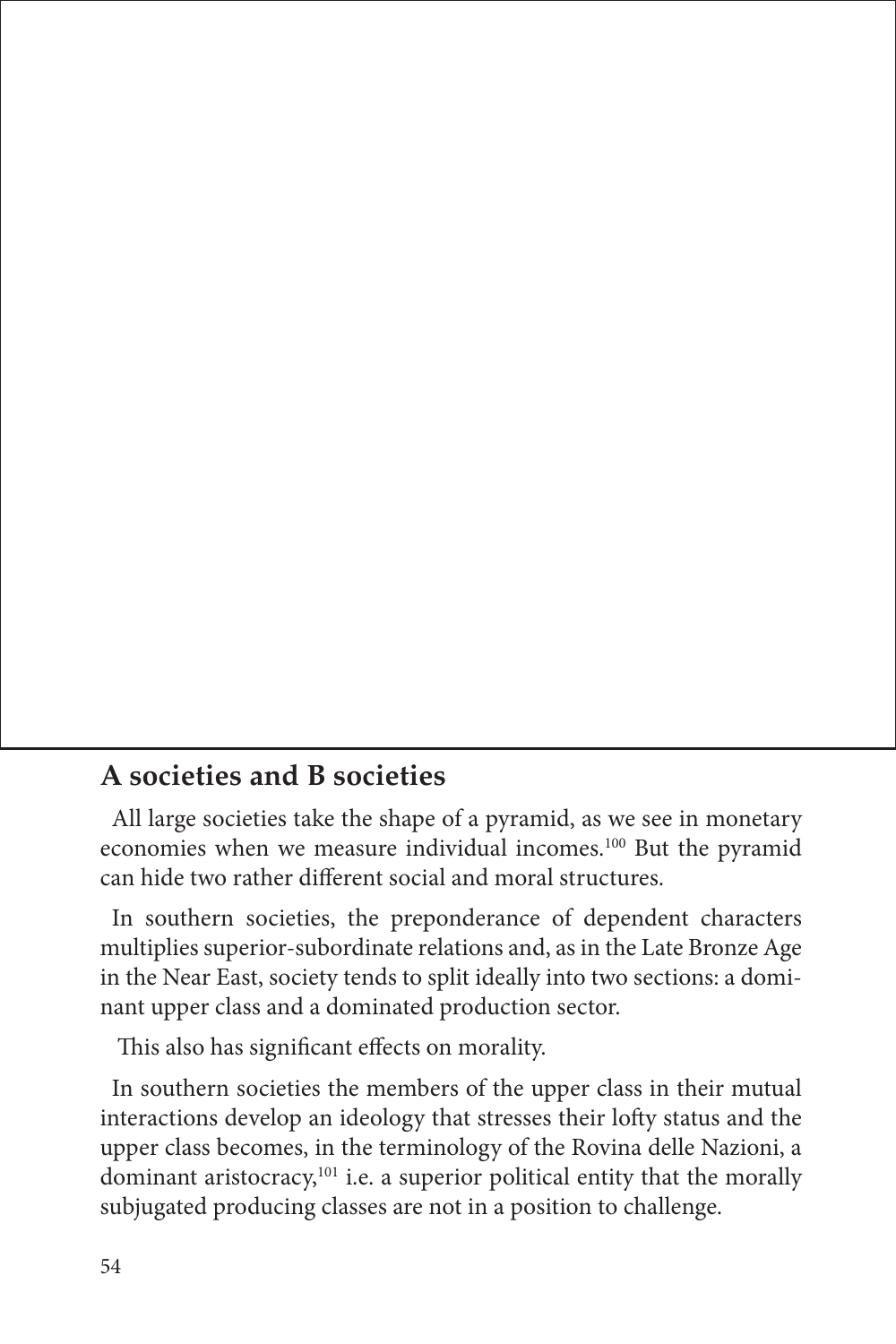In northern societies this split into two parts instead does not take place. There are individuals and families that are more or less wealthy or prestigious, but the idea of a separate, upper social class is absent.

We can portray the two types of society as follows:



**A** is the ideal model of an aristocratic society: with the upper class clearly divided from the rest of society.

**B** by contrast is an inherently egalitarian society, "bourgeois" in today's terminology, in which there may be significant differences in power and wellbeing between individuals but not a separation into two sections of society.

If northern societies can be described by the **B** structure, in the south we alternate between cases like those of the Near-East Late Bronze Age, in which the **A** structure is very clear-cut, to other mixed structures influenced by a market economy that attenuates in incomes *but less in consciences* the distinction between an aristocracy with the power, and the productive base of society.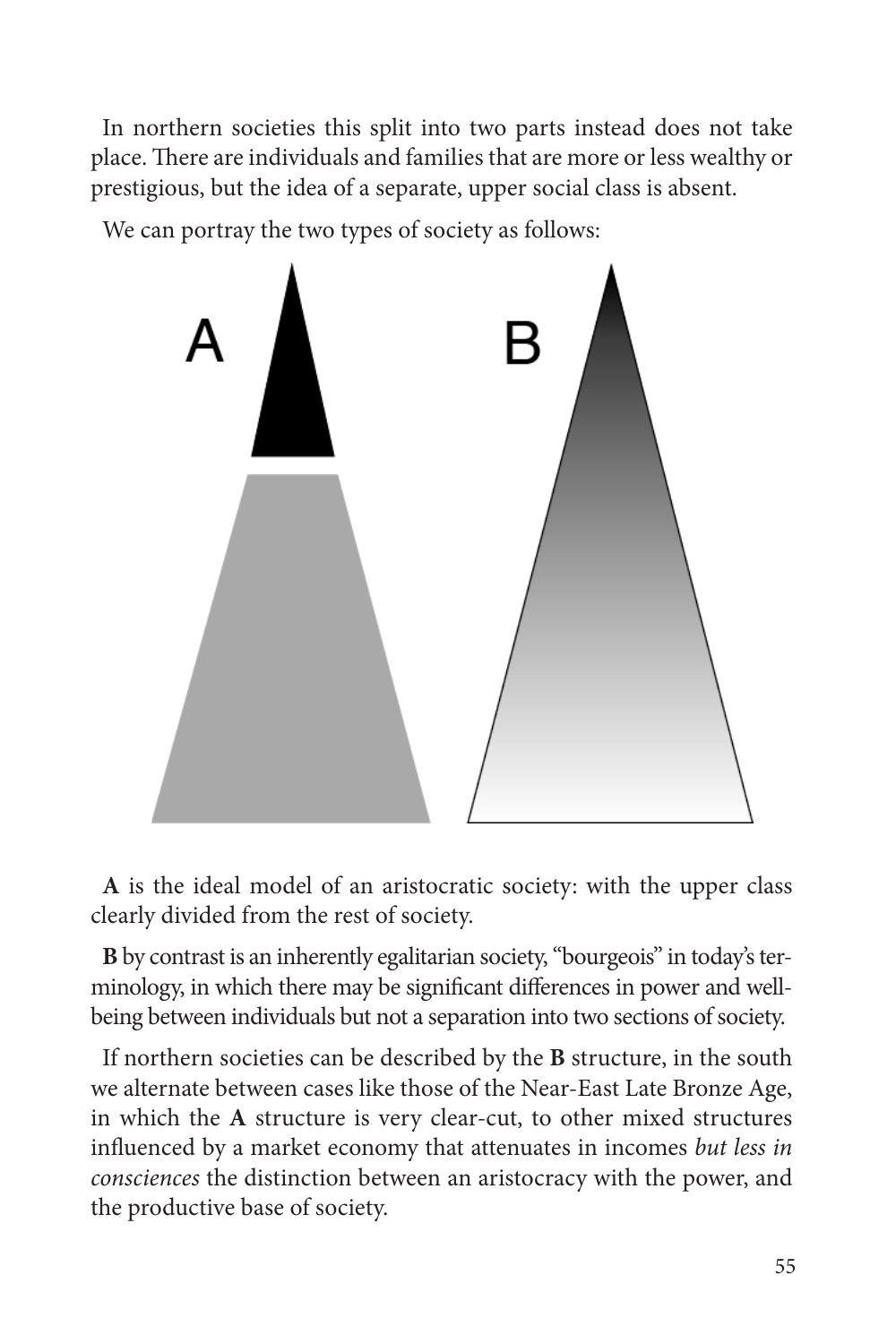Instead, market economy logic, centred on wealth rather than rank, leans towards the **B** structure, as explained in 1771 by the Norman economist Turgot, an enthusiastic supporter of the advent of the free market and of an 'English-type' society instead of the **A** of the Ancien Régime in France:

[Instead of the distinction between those who own land and those who don't which assigns different rights to each group] there is another distinction: between rich and poor [and which] does not affect in any way the primacy of the rights of citizens, in relation to whom rich and poor are perfectly equal; this distinction, on the other hand, *does not by any means divide society into two classes*. There is no precise limit [beyond] which one is rich and one is poor; and the whole society presents in this regard as a succession of imperceptibly downgraded nuances, from the [richest banker] to the beggar pleading for pennies in the street.102

In Europe the most **B** society is the Dutch. The great historian Johan Huizinga: Whether we fly high or low, we Dutchmen are all bourgeois: lawyer and poet, baron and labourer alike. Our national culture is bourgeois in every sense you can legitimately attach to that word. The bourgeois conception of life is shared by all classes or groups of our people: urban and rural, property-owning or not.<sup>103</sup>

An extreme case of society **A** with a sharp separation between its two parts is described by Ignazio Silone in an imaginary village in southern Italy where the peasants are the subservient, despised productive class:

Ruling over all is God, master of heaven. This everybody knows. Then comes the Prince of Torlonia, master of the earth. Then come the prince's guards. Then come the prince's guards' dogs. Then, nothing. Then, still nothing. Then, still nothing. Then come the peasants.<sup>104</sup>

A good indicator of these differences is the success of Marxism, with its type **A** division between proletarians and capitalists. It took root in Latin countries and Germany, where 'in people's minds' society was divided into a high and a low part, but much less so in Holland and England,105 type **B** societies. In the United States its success was so limited that the German sociologist Werner Sombart in 1906 wrote the book *Why is there no Socialism in the United States?*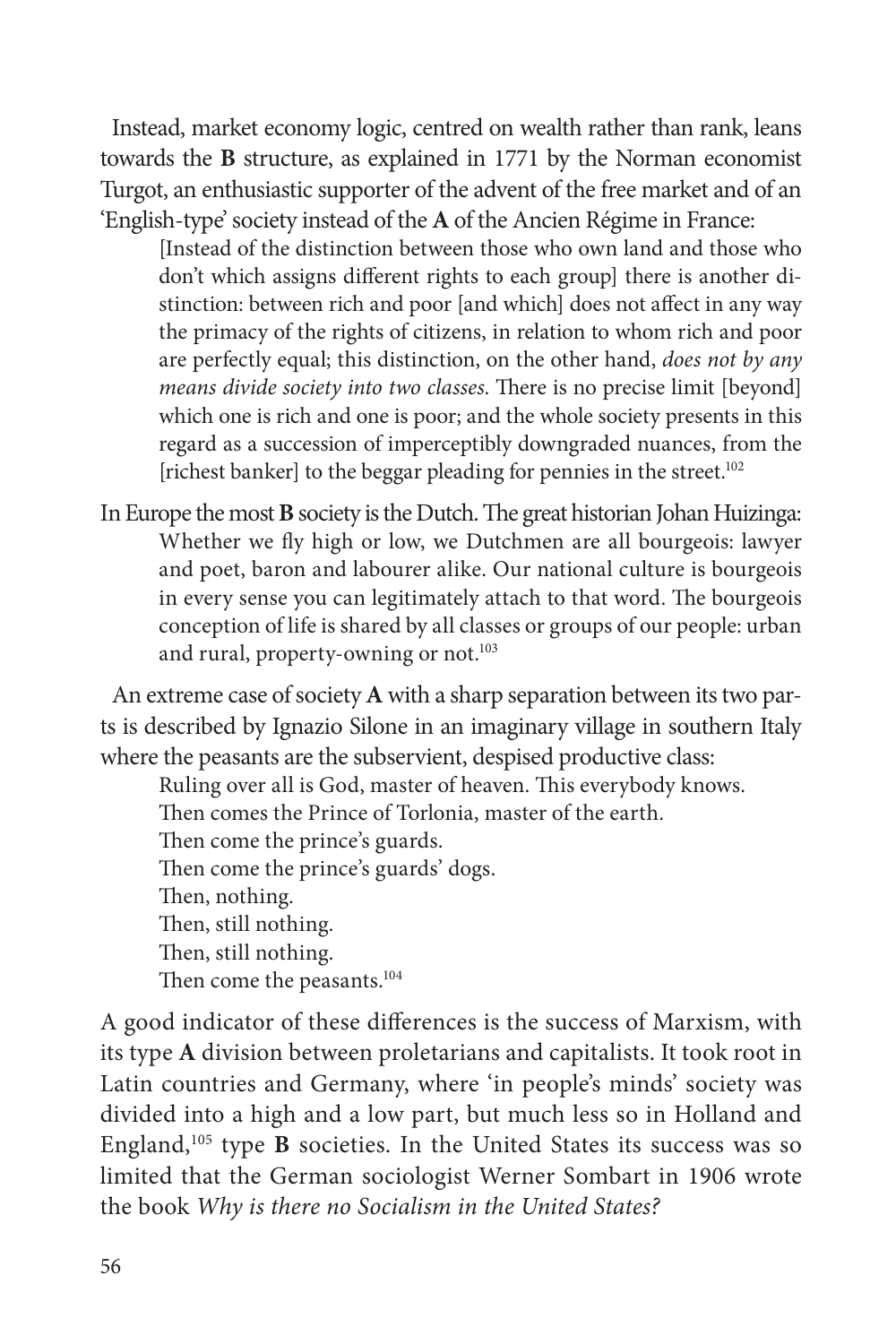It might be considered inappropriate to say English society, with all its titled aristocrats, is "bourgeois".

But it is simply that the wealthy English used their riches to imitate the prestigious ways of life of the continental nobility. However, no matter how pleased with themselves they might have been, they did not really feel, like the nobles of the continent, that they were almost a different race from the rest of the population.

De Tocqueville underlines this English peculiarity as follows:

In continental Europe, the feudal system… became a caste; only in England did it become an aristocracy… Nobles and non-nobles engaged in the same business together, took up the same professions and, more significantly, intermarried. The daughter of the greatest lord could wed a new man without shame.106

In **A** societies, people are judged primarily on their family background, but the fact that little-known people belong to the upper class can also be deduced from the observation that they 'speak well' and do not carry out manual activities. The members of the lower class are of modest family, incapable of refined speech and do manual work.

The syntax of a language becomes sophisticated and complex thanks to the effort of those who 'speak well' in order to stand out in the crowd.<sup>107</sup>

Like the previous ones, these aspects are illustrated more extensively in La Rovina delle Nazioni, which also notes how, although the English language derives from Germanic as the German, its grammar and syntax are much simpler because English society is **B** whereas German is largely **A**.

In Anglo-Saxon societies, in fact, polished language counts for much less than in Germany, and people are assessed primarily on what they can do. Social mobility is also greater.

In England, the sailors of the Royal Fleet press ganged in drinking dens that proved capable could become officers and even ship captains, while in France it was impossible for them to become officers because these had to come from the nobility or at least from the upper bourgeoisie.

The differences between A and B societies thus become particularly visible in their different ways of assessing people: